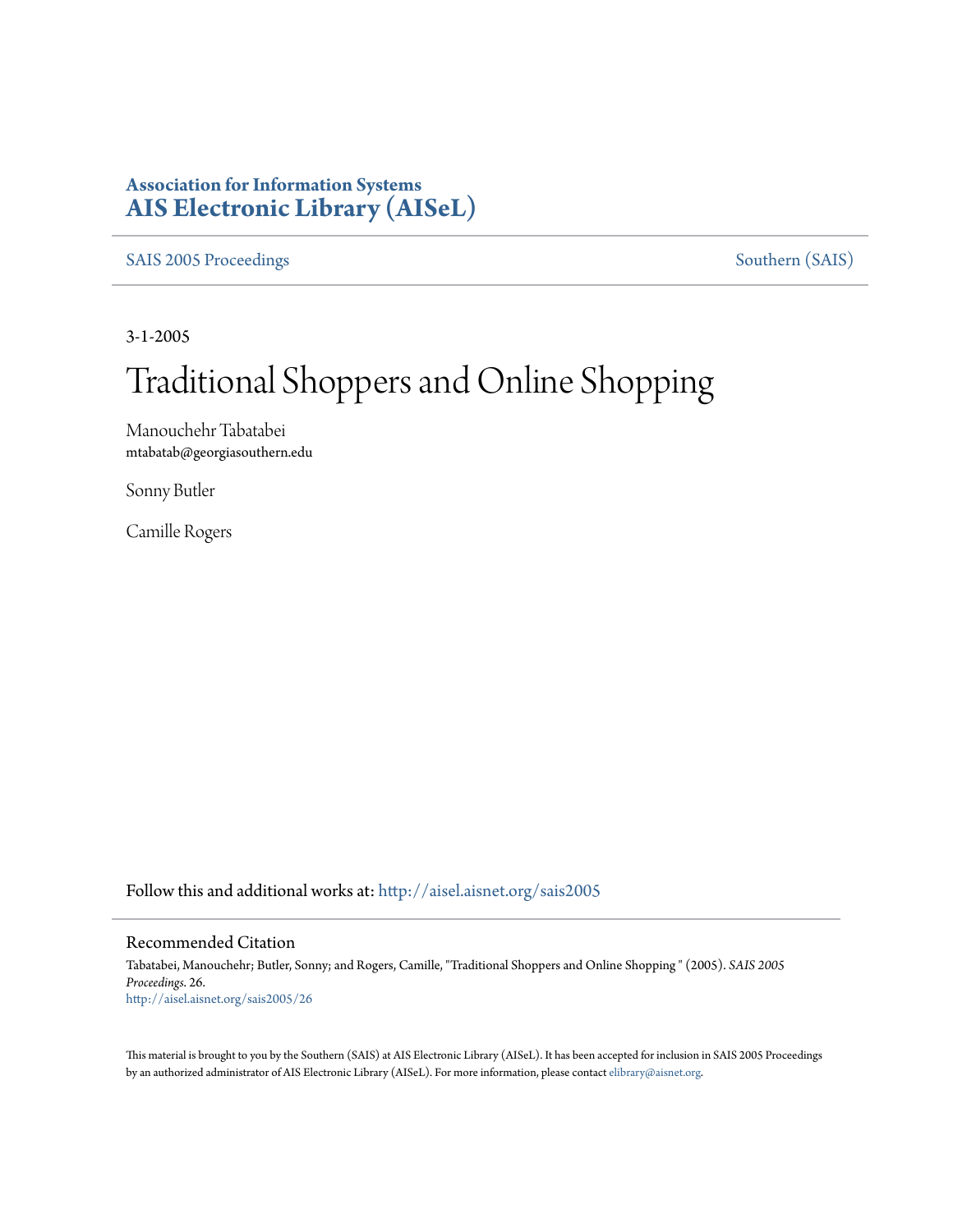# **TRADITIONAL SHOPPERS AND ONLINE SHOPPING**

**Manouchehr Tabatabaei Georgia Southern University** 

[mtabatab@georgiasouthern.edu](mailto:mtabatab@georgiasouthern.edu)

**Sonny Butler Georgia Southern University**  [esbutler@georgiasouthern.edu](mailto:esbutler@georgiasouthern.edu)

**Camille F. Rogers Georgia Southern University**  cfrogers@georgiasouthern.edu

#### **Abstract**

*The recent advancement in technology has facilitated commerce around the globe. This online medium of commerce has provided great opportunities for many consumers. However, there are many issues surrounding online shopping that need to be addressed before the advantages of online shopping are fully realized. One significant issue is consumer attitude and behavior. The purpose of this paper is to examine the online shopping behavior of consumers who still shop from traditional stores. A survey was conducted in a shopping mall of a medium size city in the southeastern region. The results show a positive attitude of offline consumers toward online shopping.*

**Keywords**: Consumers, Online shopping, Offline shopping

#### **Introduction**

Consumers are becoming more efficient by shopping online and more knowledgeable because of ease of information accessibility online. A knowledgeable shopper is one who researches and evaluates the product before deciding and making a purchase. This is particularly true for higher end products. Online availability of information facilitates this and replaces traditional methods of going from store to store to compare prices and shop for the best buy. Prices and features of products can easily be compared to make an informed purchase decision. The information on the products can be obtained from anywhere at anytime. The purchase is then made online or from a more tradition store.

In 2003, U.S. consumers spent \$54 billion online, about 1.6% of total U.S. retail sales. Using Amazon and eBay sales as representative of the market, it is estimated that international e-commerce grew two to three times the rate of U.S. sales last year (Preston and Hubbard, 2004). According to American Technology Research, Internet-based retail sales in the United States alone have been growing at a rate in excess of 20% over the past three years (Preston and Hubbard, 2004). Traditional stores should embrace e-commerce options to remain competitive. The focus of this study is on the attitude and behavior of traditional consumers toward online shopping.

#### **Online Stores**

Traditional and online stores are not competing on level ground. Online shopping provides more flexibility and opportunity *Proceedings of the 2005 Southern Association of Information Systems Conference* 142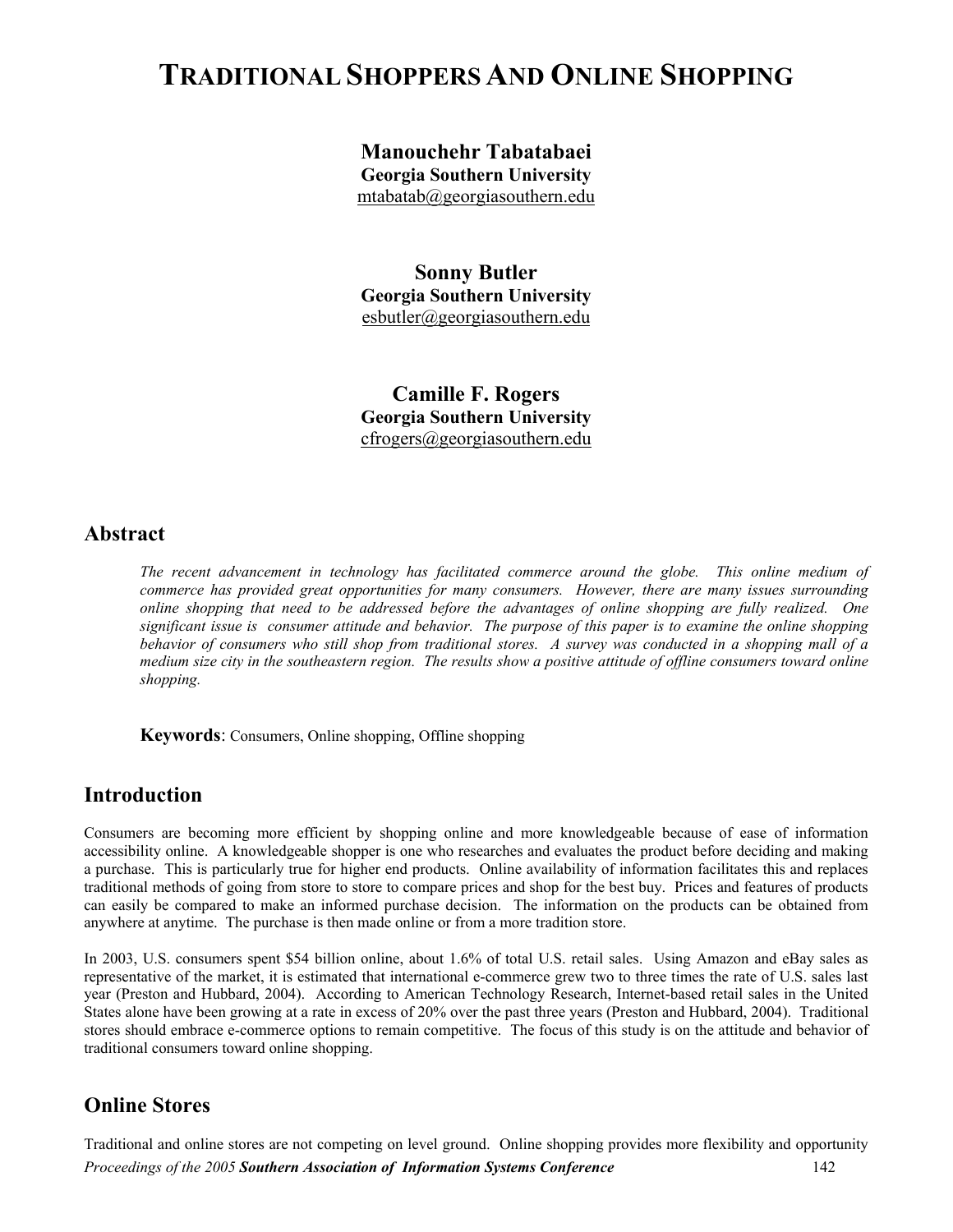for consumers. For example, consumers are shopping with increased knowledge of products through online research and are placing less reliance on salespersons. In addition, consumers are not restricted by time, distance, and location. Consumers can shop from any distance at any time from any location of preference. Furthermore, online stores do not incur costs such as store staffing, maintenance, and inventory. Online stores are able to specialize in items and extreme sizes that are not possible for some traditional stores due to their limitation of inventories. Amazon and eBay are classic examples of successful online retailers that use low-priced items and large stocks to attract and retain customers. Consumers purchase from these sites because it is convenient.

In many cases consumers are receiving better customer service online to complement good prices and a large line of products. Retail based e-commerce sites serve customers by acting as a personal shopper. As the shopper searches for an item (online) requested by a customer, similar or complementing products are suggested. This personal one-on-one customized assistance would require more knowledgeable staff in a traditional store and might require an increase in the costs of products to compensate for the increased staffing costs.

Online stores are benefiting from advancements in technology which offset some advantages that traditional stores might still have. For example, online apparel stores are now using personalized virtual models to simulate the experience of trying on some products, allowing consumers to visualize the product on the model to determine correct sizing and fit.

Online advertising is another important benefit favoring online stores. Statistics compiled from data by the Interactive Advertising Bureau and PricewaterhouseCoopers estimated that online advertising grew by 20% in 2003. Online advertising includes the use of email, banner ads, and pop-ups. Nearly 80% of consumers subscribe to email advertising by companies (Nail, 2004). Companies can build a strong relationship with the consumers when such a large percentage of consumers are requesting email advertising. This relationship creates a sense of loyalty, securing future purchases and profits.

# **Methodology**

A survey was randomly administered to 300 individuals at a shopping center in a medium size city in the southeastern United States, which is the retirement home to many individuals. The survey instrument was developed to determine the attitude and behavior of consumers who enjoy shopping from traditional stores about online shopping. The largest group of respondents was aged 18-30 which includes many individuals in high school and college. The next largest group was individuals aged 61 and over. Of the 300 respondents, 43.7% were male.

## **Results**

Offline consumers were asked questions about their online shopping habits and preferences. Most respondents (29.7%) shop online from one to five times per year. Convenience was the most often cited reason for shopping online with a response rate of 84.7% followed by price at 67.3% and variety at 65.7%. The respondents were nearly equally split on their preference for receiving email for store promotions and sales with 48.7% having a preference for email.

It seems that many consumers who still shop from traditional stores are taking advantage of online shopping and technology to be a better prepared shopper. Many consumers are going online to collect information on products before purchasing them in traditional stores (60.3%), and also find exactly what they want and then purchase the known product online (54.3%) to take advantage of lower price (67.3%). The shopping behavior of consumers appears to be split between traditional and online stores in this study. In addition, more than 70% of consumers are shopping online from online stores such as eBay with no traditional stores alternative. More than half of consumers thought familiarity and trust is important when shopping online and would not shop from small and unfamiliar places. Further shopping for low-valued products online was the main choice of offline consumers.

## **Discussion and Conclusion**

Online shopping is a new experience and has greatly impacted the lives of consumers in its short time of existence. It is expected to grow constantly in years to come with advancements in technology. Online shopping has made consumers more effective and efficient in their shopping behavior and has driven businesses to a new level, forcing many to make the necessary adjustments and changes to reach the new market of knowledgeable consumers.

The results of this survey underscore the need for businesses to take the online market seriously. The survey conducted revealed a positive attitude and behavior toward online shopping even by those consumers who still like traditional stores.